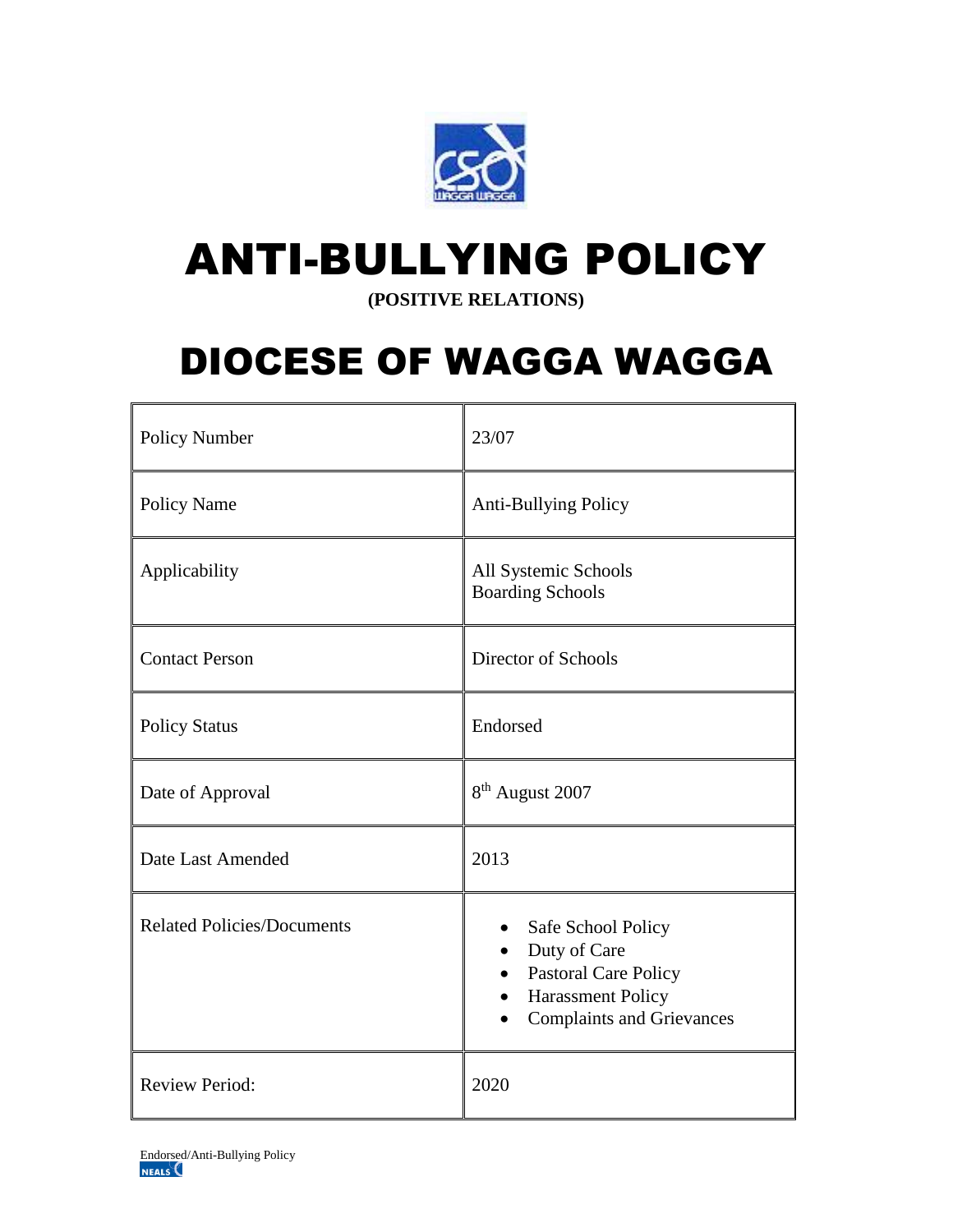## **GENERAL POLICY ON ANTI-BULLYING FOR SYSTEMIC SCHOOLS IN THE DIOCESE OF WAGGA WAGGA**

# **Rationale**

Catholic schools in the Diocese of Wagga Wagga are committed to being "Communities of Faith, Learning, Care and Service providing a safe, secure and stimulating environment conducive to learning"<sup>1</sup>. Our Catholic school communities are inclusive environments where diversity is affirmed and individual differences are respected.

#### **Purpose**

This document describes the policy and requirements for effectively dealing with bullying behavior. Partnership with parents/carers, students and the wider community is central to the success of this process.

#### **Policy Statement**

Students and staff have the right to expect that they will spend the school day free from the fear of bullying, harassment and intimidation.

Bullying is taken seriously and is not acceptable in any form.

Bullying:

- devalues, isolates and frightens
- affects an individual's ability to achieve
- has long-term effects on those engaging in bullying behaviour, those who are the subjects of bullying behaviour and the onlookers or bystanders.

Teachers, students, parents, caregivers and members of the wider school community have a responsibility to work together to address bullying.

Any inappropriate behaviour prevents or limits teaching and learning in schools and interferes with the wellbeing of students is not accepted.

1Diocesan Vision & Mission Statement